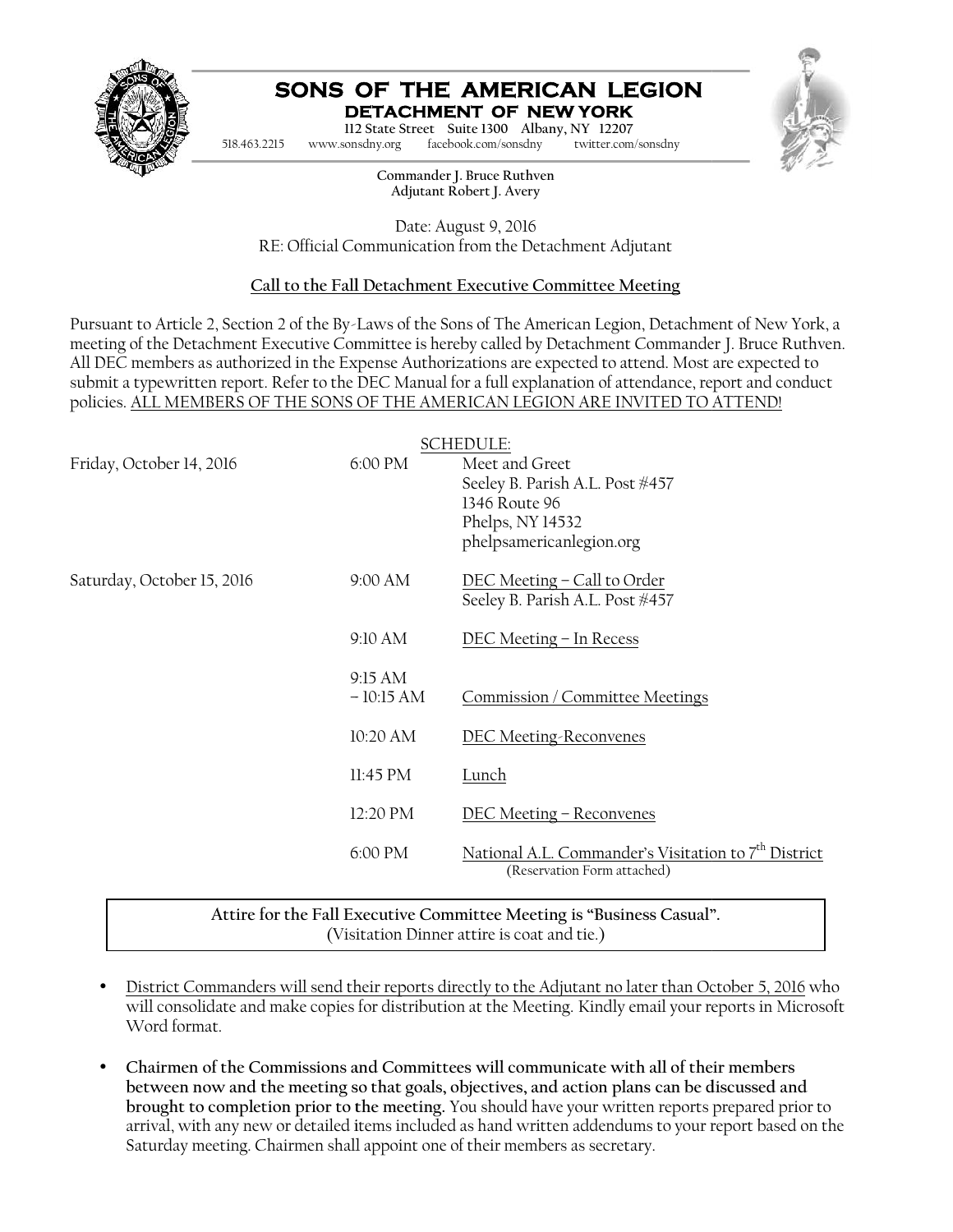Members attending the DEC Meeting are welcome to attend the **National A.L. Commander's Visitation to District 7** being held at Ontario Country Club later Saturday. This is an opportunity to be with fellow members of the American Legion Family of the 7<sup>th</sup> District and will show your support for the National Commander of The American Legion. The Country club is an approximate 25 minute drive (19 miles) from the Newark Garden hotel. ( **See the attached Dinner Reservation Form included in this mailing.**

**Lodging: Newark Garden Hotel**- (30 Rooms) \$85.00 per night 125 North Main Street Newark, NY 14513 newarkgardenhotel.com

Reservations- (315) 331-9500

- \* Refer to "Sons of The American Legion Rooms"
- $\star$  Bring your own tax exempt lodging form.

The hotel is located approximately a 15 minute drive from Seeley B. Parish A.L. Post #457 (7.8 miles). From Newark take NYS Rte. 88 South to Phelps turning left on NYS Rte. 96 South (Main Street) to Post #457 on the left after 1 mile.

**\*\*\*Note:** For those golfers out there, Seeley B. Parish A.L. Post #457 features a 7-hole par 3 golf course on the grounds. Feel free to bring your clubs if you choose to partake.

#### **Commander's Project**

Commander J. Bruce Ruthven's project this year is the National Emergency Fund. Your generous support for this project is appreciated. Squadrons may wish to present their check personally to the Commander during his visit to their County. You may also mail your checks directly to Detachment HQ made payable to "Sons of The American Legion – Detachment of New York". Please note "NEF" on the memo line.

#### **2016-2017 Detachment Directory**

This year's Detachment Directory is finalized and is now posted on the website. All revisions to contact information in the Directory must be reported to SONS Coordinator Anne Wilsey at HQ AND to the Detachment Adjutant. If you have a change of address, it must also be corrected by use of a Member Data Form.

## **Department Commander / Department President**

Our newly elected Commander of The American Legion Department of New York is **John B. Sampson**, a 40-year member from Hughes-Skiba Post #535 in Salamanca, Cattaraugus County. **Debbie Kryczkowski** was elected as Department President of The American Legion Auxiliary and is a 33-year member of Lee Unit #1794 near Rome, Oneida County. We hope you are all looking forward to meeting Commander John, our Commander Bruce, and President Debbie when they visit your County. To access the 2016-2017 Department Visitation Schedule please visit either the Department or the Detachment websites.

## \*\*\*\*\*\*\*\*

# **All 2017 Officer Certification Forms are now past due….If your Squadron has not yet completed and forwarded an OCF to Detachment Headquarters PLEASE DO SO NOW!**

The easiest way to complete this task is to visit the Detachment website. The direct location of the on-line fillable form is:

*http://www.sonsdny.org/page/content/members/forms-documents-and-manuals/2*